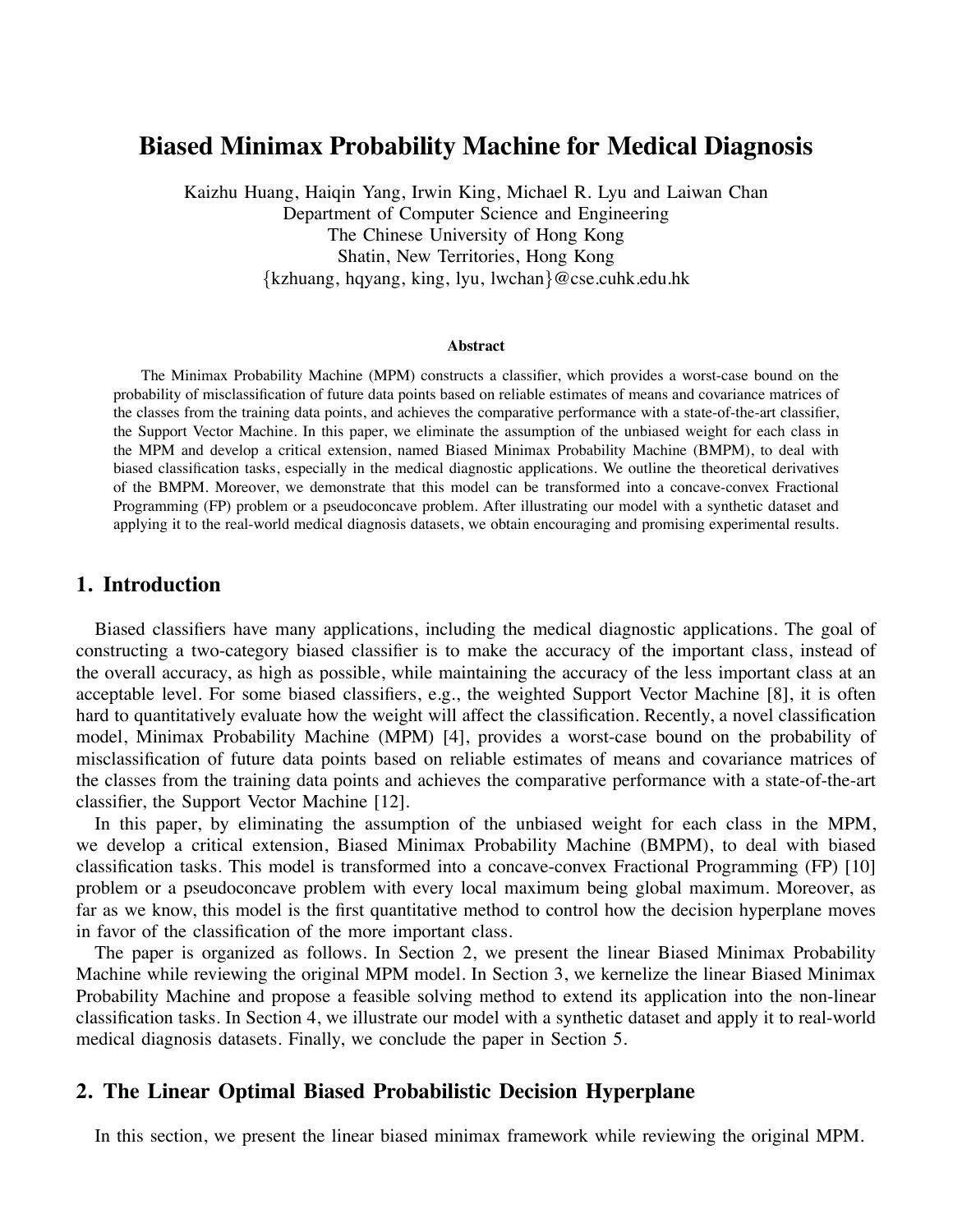Suppose two random vectors x and y represent two classes of data with means and covariance matrices as  $\{\bar{\mathbf{x}}, \Sigma_{\mathbf{x}}\}$ ,  $\{\bar{\mathbf{y}}, \Sigma_{\mathbf{y}}\}$  respectively in a two-category classification task, where x, y,  $\bar{\mathbf{x}}, \bar{\mathbf{y}} \in \mathbb{R}^n$ , and  $\Sigma_{\mathbf{x}}$ ,  $\Sigma_y \in \mathbb{R}^{n \times n}$ . For convenience, we also use x and y to represent the corresponding class of the x data and the y data respectively.

With reliable estimations of  $\{\bar{x}, \Sigma_x\}$ ,  $\{\bar{y}, \Sigma_y\}$  for two classes of data, Minimax Probability Machine attempts to determine the hyperplane  $\mathbf{a}^T \mathbf{z} = b$  ( $\mathbf{a} \neq \mathbf{0}, \mathbf{z} \in \mathbb{R}^n, b \in \mathbb{R}$ , superscript T denotes the transpose) which can separate two classes data with a maximal probability. The formulation for the original model is written as follows:

$$
\max_{\alpha, b, \mathbf{a} \neq \mathbf{0}} \quad \alpha \quad \text{s.t.} \quad \inf P_r \{ \mathbf{a}^T \mathbf{x} \ge b \} \ge \alpha ,
$$

$$
\inf P_r \{ \mathbf{a}^T \mathbf{y} \le b \} \ge \alpha ,
$$

where  $\alpha$  represents the lower bound of the accuracy for the future data, or the worst-case accuracy. Future points, z for which  $a^T z > b$  are then classified as the class x; otherwise, they are judged as the class y. This derived decision hyperplane is claimed to minimize the worst-case (maximum) probability of misclassification, or the error rate, for the classification of future data points. Furthermore, the MPM problem can be transformed into a convex optimization problem, more specifically, a Second Order Cone Programming problem [6] [7].

In this model, it assumes an unbiased weight for two classes, i.e., it forces the probabilities for the class x and the class y to be an equal value  $\alpha$ . However, in real-world applications, the importance for two classes is not always the same, which implies that the corresponding two probabilities are not necessarily equal. Motivated by this point, we propose the following Biased Minimax Probability Machine (BMPM) formulation:

$$
\max_{\alpha,\beta,b,\mathbf{a}\neq\mathbf{0}} \quad \alpha \quad \text{s.t.} \quad \inf P_r\{\mathbf{a}^T \mathbf{x} \ge b\} \ge \alpha \,, \tag{1}
$$

$$
\inf P_r\{\mathbf{a}^T\mathbf{y}\leq b\}\geq \beta\,,\tag{2}
$$

$$
\beta \ge \gamma \tag{3}
$$

where  $\gamma$  is a pre-specified positive constant, which represents an acceptable accuracy level for the less important class.

This optimization will maximize the accuracy (the probability  $\alpha$ ) for the biased class x while maintaining the other class y's accuracy at an acceptable level by setting a lower bound as (3). The hyperplane  $a^{T}z = b^{*}$  given by the solution of this optimization will favor the classification of the important class x over the less important class y and will be more suitable in handling biased classification tasks.

In the following, we propose to solve this optimization problem. First, we borrow Lemma 1 from [5]. *Lemma 1:* Given  $\mathbf{a} \neq \mathbf{0}$ , *b* such that  $\mathbf{a}^T \mathbf{y} \leq b$  and  $\beta \in [0, 1)$ , the condition

$$
\inf P_r\{\mathbf{a}^T\mathbf{y}\leq b\}\geq\beta,
$$

holds if and only if  $b - a^T \bar{y} \ge \kappa(\beta) \sqrt{a^T \Sigma_y a}$  with  $\kappa(\beta) = \sqrt{\frac{\beta}{1-\beta}}$ . This lemma can be proved by using the Lagrange multiplier method and the following theory developed in [9]:

$$
\sup_{\mathbf{y}\in\{\bar{\mathbf{y}},\Sigma_{\mathbf{y}}\}} Pr\{\mathbf{a}^T\mathbf{y}\geq b\} = \frac{1}{1+d^2}, \quad \text{with} \quad d^2 = \inf_{\mathbf{a}^T\mathbf{y}\geq \mathbf{b}} (\mathbf{y}-\bar{\mathbf{y}})^T \Sigma_{\mathbf{y}}^{-1} (\mathbf{y}-\bar{\mathbf{y}}).
$$

Details about the proof can be seen in [5].

By using Lemma 1, we obtain the following transformed optimization problem:

$$
\max_{\alpha,\beta,b,\mathbf{a}\neq\mathbf{0}} \quad \alpha \quad \text{s.t.} \quad -b + \mathbf{a}^T \mathbf{\bar{x}} \ge \kappa(\alpha) \sqrt{\mathbf{a}^T \Sigma_{\mathbf{x}} \mathbf{a}},\tag{4}
$$

$$
b - \mathbf{a}^T \bar{\mathbf{y}} \ge \kappa(\beta) \sqrt{\mathbf{a}^T \Sigma_{\mathbf{y}} \mathbf{a}},\tag{5}
$$

$$
\beta \ge \gamma,\tag{6}
$$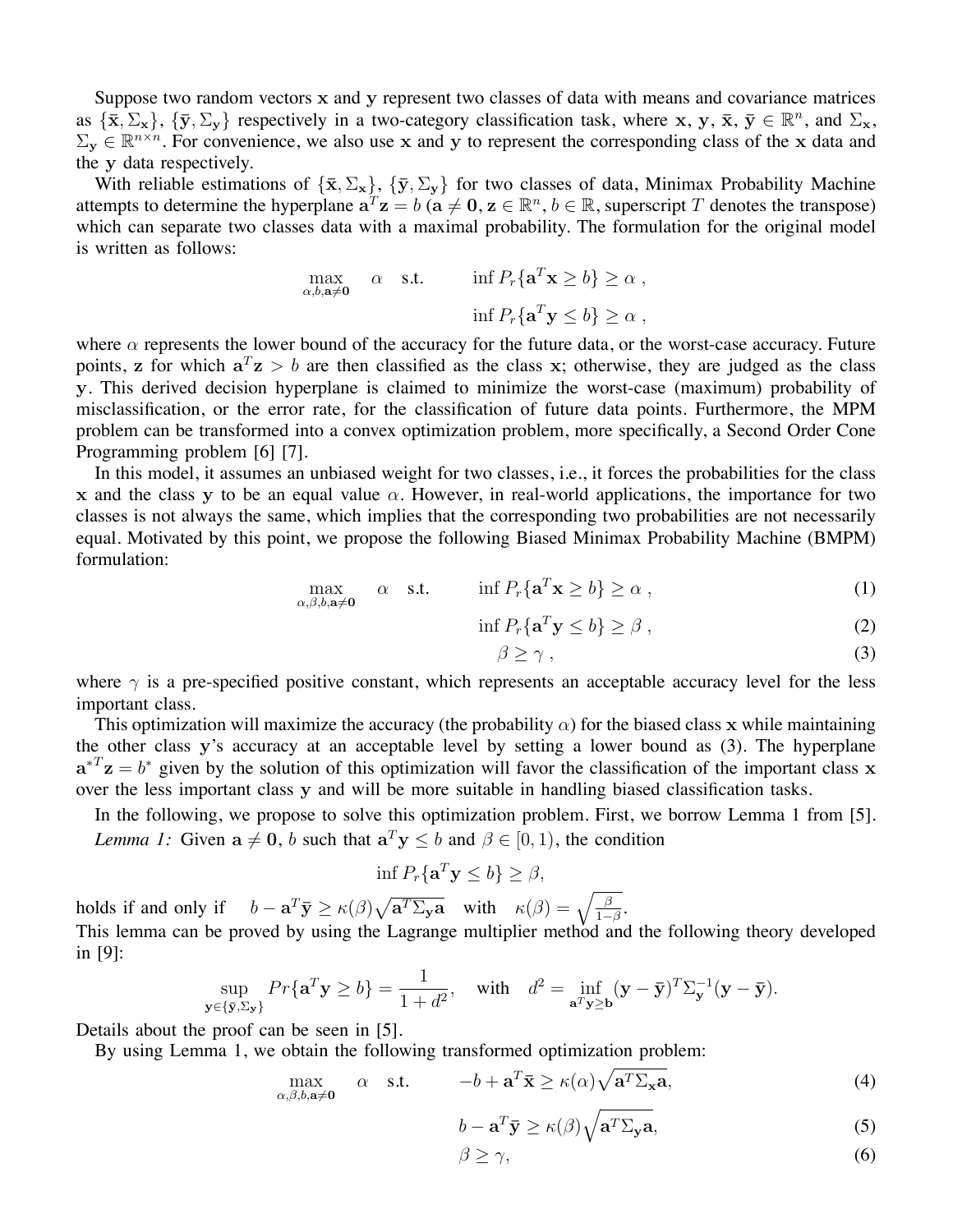where  $\kappa(\alpha) = \sqrt{\frac{\alpha}{1-\alpha}}$ ,  $\kappa(\beta) = \sqrt{\frac{\beta}{1-\beta}}$ . Equation (5) is directly obtained from (2) by using Lemma 1. Similarly, by changing  $\mathbf{a}^T \mathbf{x} \geq b$  to  $\mathbf{a}^T(-\mathbf{x}) \leq -b$ , (4) is obtained from (1). From (4) and (5), we get:

$$
\mathbf{a}^T \mathbf{\bar{y}} + \kappa(\beta) \sqrt{\mathbf{a}^T \Sigma_{\mathbf{y}} \mathbf{a}} \le b \le \mathbf{a}^T \mathbf{\bar{x}} - \kappa(\alpha) \sqrt{\mathbf{a}^T \Sigma_{\mathbf{x}} \mathbf{a}} \,. \tag{7}
$$

If we eliminate *b* from this inequality, we obtain

$$
\mathbf{a}^{T}(\bar{\mathbf{x}} - \bar{\mathbf{y}}) \ge \kappa(\alpha) \sqrt{\mathbf{a}^{T} \Sigma_{\mathbf{x}} \mathbf{a}} + \kappa(\beta) \sqrt{\mathbf{a}^{T} \Sigma_{\mathbf{y}} \mathbf{a}}.
$$
\n(8)

We observe the magnitude of a will not influence the solution of  $(8)$ . Without loss of generality, we can set  $a^T(\bar{x} - \bar{y}) = 1$ . In addition, since  $\kappa(\alpha)$  increases monotonously with  $\alpha$ , maximizing  $\alpha$  is equivalent to maximizing  $\kappa(\alpha)$ . Thus the problem can be further modified to

$$
\max_{\alpha,\beta,\mathbf{a}\neq\mathbf{0}} \kappa(\alpha) \quad \text{s.t.} \qquad 1 \ge \kappa(\alpha)\sqrt{\mathbf{a}^T \Sigma_{\mathbf{x}} \mathbf{a}} + \kappa(\beta)\sqrt{\mathbf{a}^T \Sigma_{\mathbf{y}} \mathbf{a}},\tag{9}
$$

$$
\mathbf{a}^T(\bar{\mathbf{x}} - \bar{\mathbf{y}}) = 1,\tag{10}
$$

$$
\kappa(\beta) \ge \kappa(\gamma),\tag{11}
$$

where (11) is equivalent to (6) due to the monotone property of  $\kappa$  function.

*Lemma 2:* The maximum value of  $\kappa(\alpha)$  under the constraints of (9) (10) (11) is achieved when the right hand side of (9) is strictly equal to 1.

**Proof:** Assume the maximum is achieved when  $1 > \kappa(\beta)\sqrt{a^T\Sigma_y a} + \kappa(\alpha)\sqrt{a^T\Sigma_x a}$ . A new solution constructed by increasing  $\kappa(\alpha)$  with a small positive amount and maintaining  $\kappa(\beta)$ , a unchanged will satisfy the constraints and will be a better solution. •

Moreover,  $\Sigma_x$  and  $\Sigma_y$  can be considered as positive definite matrices<sup>1</sup>. Therefore, we obtain  $\kappa(\alpha)$  =  $\frac{1-\kappa(\beta)\sqrt{a^T\Sigma_ya}}{\sqrt{a^T\Sigma_xa}}$  according to Lemma 2. Obviously, this optimization function is a linear function with respect to  $\kappa(\beta)$  and  $\sqrt{a^T \Sigma_y a}$  is a positive term; therefore, this optimization function is maximized when  $\kappa(\beta)$ is set to its lower bound  $\kappa(\gamma)$ . Thus, the BMPM optimization problem can be changed and written into the so-called Fractional Programming (FP) problem [10] as:

$$
\max_{\mathbf{a}\neq \mathbf{0}} \quad \frac{f(\mathbf{a})}{g(\mathbf{a})}, \quad \text{s.t.} \quad \mathbf{a} \in A = \{ \mathbf{a} | \mathbf{a}^T (\bar{\mathbf{x}} - \bar{\mathbf{y}}) = 1 \}, \tag{12}
$$

where  $f(\mathbf{a}) = 1 - \kappa(\gamma)\sqrt{\mathbf{a}^T \Sigma_y \mathbf{a}}$ ,  $g(\mathbf{a}) = \sqrt{\mathbf{a}^T \Sigma_x \mathbf{a}}$ . In the following, we propose Lemma 3 to show that this FP problem is solvable.

*Lemma 3:* The Fractional Programming problem (12) is a strictly quasiconcave problem and is thus solvable.

**Proof**: It is easy to see that the domain *A* is a convex set on  $\mathbb{R}^n$ ,  $f(\mathbf{a})$  and  $g(\mathbf{a})$  are differentiable on *A*. Moreover, since  $\Sigma_x$  and  $\Sigma_y$  can be both considered as positive definite matrices,  $f(\mathbf{a})$  is a concave function on *A* and  $g(a)$  is a convex function on *A*. Then  $\frac{f(a)}{g(a)}$  is a concave-convex FP or a pseudoconcave problem. Hence it is strictly quasiconcave on *A* according to [10]. Therefore, every local maximum is a global maximum [10]. In other words, this Fractional Programming problem is solvable.

Many methods can be used to solve this problem. For example, a conjugate gradient method can solve this problem in *n* (the dimension of the data points) steps if the initial point is suitably assigned [1]. In each step, the computational cost to calculate the conjugate gradient is  $O(n^2)$ . Thus this method will have a worst-case  $O(n^3)$  time complexity. Adding the time cost to estimate  $\bar{x}$ ,  $\bar{y}$ ,  $\Sigma_x$ ,  $\Sigma_y$ , the total cost is

<sup>&</sup>lt;sup>1</sup>In practice, we can always add a small positive amount to the diagonal elements of these two matrices and make them positive definite.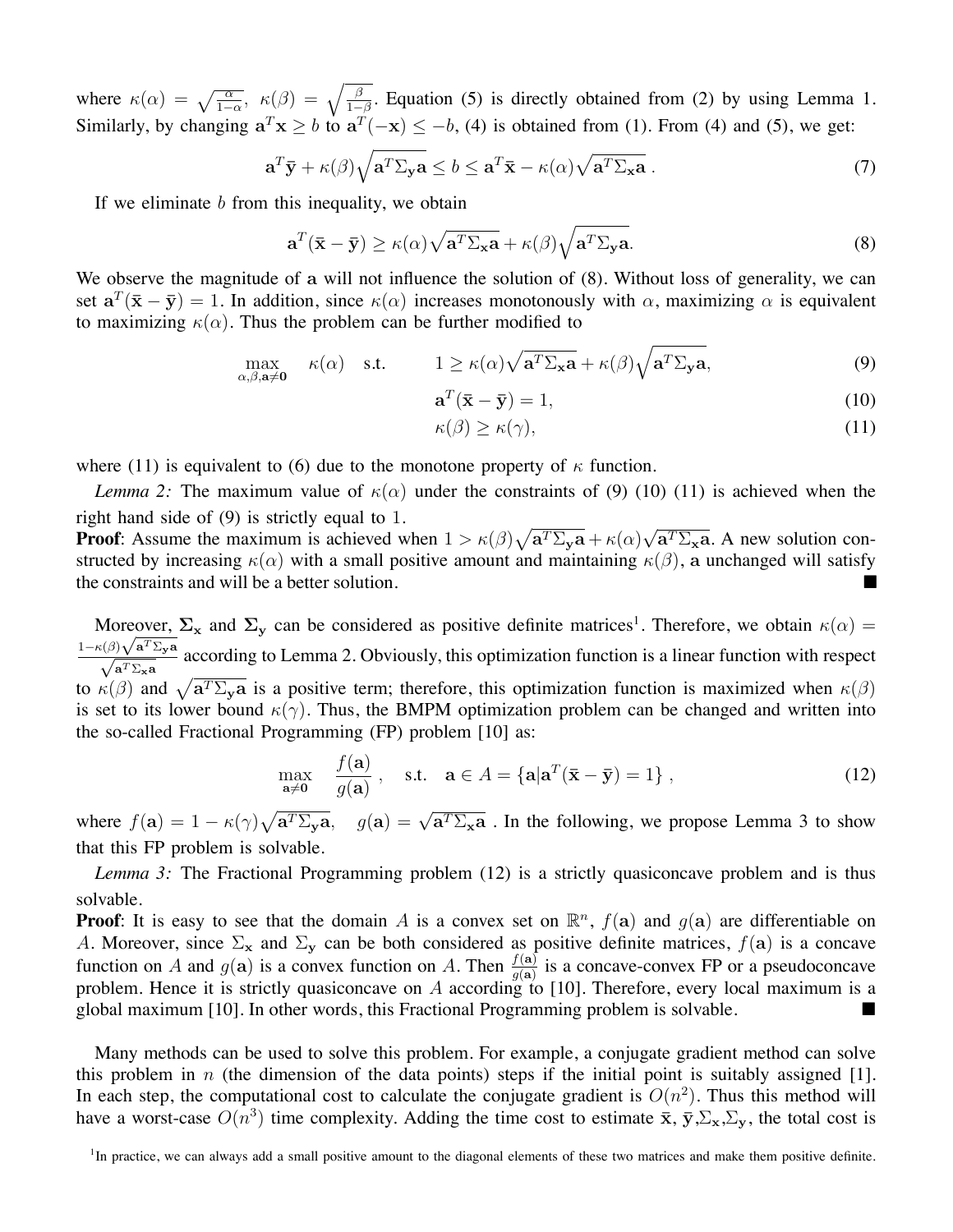$O(n^3 + Nn^2)$ , where *N* is the number of the data points. This computational cost is the same order to the Minimax Probability Machine [4] and the linear support vector machine [11].

In this paper, we use Rosen gradient projection method [1] to find the solution of this concave-convex FP problem, which is proved to converge to a local maximum with a worse-case linear convergence rate. Moreover, the local maximum will be exactly the global maximum in this problem.

From Lemma 2, we can see that the inequalities in (7) will become equalities at the maximum point. The optimal *b*, denoted by  $b^*$ , will thus be obtained by

$$
b^* = \mathbf{a}^{*T}\bar{\mathbf{y}} + \kappa(\beta^*)\sqrt{\mathbf{a}^{*T}\Sigma_{\mathbf{y}}\mathbf{a}^*} = \mathbf{a}^{*T}\bar{\mathbf{x}} - \kappa(\alpha^*)\sqrt{\mathbf{a}^{*T}\Sigma_{\mathbf{x}}\mathbf{a}^*}.
$$
 (13)

# **3. Kernelization**

In this section, we first use the kernel trick to find a linear classifier in the feature space,  $\mathbb{R}^f$ , via mapping the *n*-dimensional data points into a high-dimensional feature space, where the linear classifier in  $\mathbb{R}^f$  corresponds to a nonlinear hyperplane in the original space. Next, we propose a feasible algorithm to solve the kernelized optimization problem.

Let  $\{x_i\}_{i=1}^{N_x}$  and  $\{y_j\}_{j=1}^{N_y}$  represent the training data for the class x and the class y respectively and be mapped as  $\mathbf{x} \to \varphi(\mathbf{x}) \sim (\overline{\varphi(\mathbf{x})}, \Sigma_{\varphi(\mathbf{x})})$ , and  $\mathbf{y} \to \varphi(\mathbf{y}) \sim (\overline{\varphi(\mathbf{y})}, \Sigma_{\varphi(\mathbf{y})})$ , where  $\varphi : \mathbb{R}^n \to \mathbb{R}^f$  is a mapping function<sup>2</sup>. The corresponding linear classifier in  $\mathbb{R}^f$  is  $\mathbf{a}^T\varphi(\mathbf{z}) = b$ , where  $\mathbf{a}, \varphi(\mathbf{z}) \in \mathbb{R}^f$  and  $b \in \mathbb{R}$ . Similarly, the transformed FP optimization in BMPM can be written as:

$$
\max_{\mathbf{a}\neq\mathbf{0}} \frac{1 - \kappa(\gamma)\sqrt{\mathbf{a}^T \Sigma_{\varphi(\mathbf{y})} \mathbf{a}}}{\sqrt{\mathbf{a}^T \Sigma_{\varphi(\mathbf{x})} \mathbf{a}}}
$$
 s.t.  $\mathbf{a}^T(\overline{\varphi(\mathbf{x})} - \overline{\varphi(\mathbf{y})}) = 1$ . (14)

To make the kernel work, we need to represent the final decision hyperplane and the optimization into a kernel form,  $K(\mathbf{z}_1, \mathbf{z}_2) = \varphi(\mathbf{z}_1)^T \varphi(\mathbf{z}_2)$ , namely an inner product form of the mapping data points.

We reformulate the optimization and the decision hyperplane as the kernel form in the following.

Let  $a = a_p + a_v$ , where  $a_p$  is the projection of a in the space spanned by all the training data, i.e.,  ${\varphi(\mathbf{x}_i)}_{i=1}^{N_\mathbf{x}}$  and  ${\varphi(\mathbf{y}_j)}_{j=1}^{N_\mathbf{y}}$  and  $\mathbf{a}_\mathbf{v}$  is the orthogonal component of a in this span space, the component  $\mathbf{a}_{\mathbf{v}}$  will be observed to vanish in the optimization (14) by using  $\mathbf{a}_{\mathbf{v}}^T\varphi(\mathbf{x}_i) = 0$  and  $\mathbf{a}_{\mathbf{v}}^T\varphi(\mathbf{y}_j) = 0$ . This implies that the optimal a is in the space spanned by all the training data and thus can be written as a linear combination form of the training data, i.e.,

$$
\mathbf{a} = \sum_{i=1}^{N_{\mathbf{x}}} \mu_i \varphi(\mathbf{x}_i) + \sum_{j=1}^{N_{\mathbf{y}}} \nu_j \varphi(\mathbf{y}_j) ,
$$
 (15)

where the coefficients  $\mu_i, \nu_j \in \mathbb{R}, i = 1, \ldots, N_x$  and  $j = 1, \ldots, N_y$ .

Substituting (15) and the following four plug-in estimated parameters  $\overline{\varphi(\mathbf{x})} = \frac{1}{N_x} \sum_{i=1}^{N_x} \varphi(\mathbf{x}_i)$ ,  $\overline{\varphi(\mathbf{y})} =$ 1  $\frac{1}{N_{\mathbf{y}}}\sum_{j=1}^{N_{\mathbf{y}}} \varphi(\mathbf{y}_j), \Sigma_{\varphi(\mathbf{x})} = \frac{1}{N_{\mathbf{x}}}\sum_{i=1}^{N_{\mathbf{x}}}(\varphi(\mathbf{x}_i)-\overline{\varphi(\mathbf{x})})(\varphi(\mathbf{x}_i)-\overline{\varphi(\mathbf{x})})^T, \Sigma_{\varphi(\mathbf{y})} = \frac{1}{N_{\mathbf{y}}}\sum_{j=1}^{N_{\mathbf{y}}}(\varphi(\mathbf{y}_j)-\overline{\varphi(\mathbf{y})})(\varphi(\mathbf{y}_j)-\overline{\varphi(\mathbf{y})})^T$  $(\varphi(\mathbf{x}))^T$  into the optimization problem (14), we can obtain a kernelized version:

$$
\max_{\mathbf{w}\neq\mathbf{0}} \frac{1 - \kappa(\gamma)\sqrt{\frac{1}{N_{\mathbf{y}}}\mathbf{w}^T\tilde{\mathbf{K}}_{\mathbf{y}}^T\tilde{\mathbf{K}}_{\mathbf{y}}\mathbf{w}}}{\sqrt{\frac{1}{N_{\mathbf{x}}}\mathbf{w}^T\tilde{\mathbf{K}}_{\mathbf{x}}^T\tilde{\mathbf{K}}_{\mathbf{x}}\mathbf{w}}}} \quad \text{s.t.} \quad \mathbf{w}^T(\tilde{\mathbf{k}}_{\mathbf{x}} - \tilde{\mathbf{k}}_{\mathbf{y}}) = 1 \tag{16}
$$

In (16),  $\mathbf{w} = [\mu_1, \dots, \mu_{N_x}, v_1, \dots, v_{N_y}]^T$  and  $\tilde{\mathbf{k}}_{\mathbf{x}}, \tilde{\mathbf{k}}_{\mathbf{y}} \in \mathbb{R}^{N_x + N_y}$  with

$$
[\tilde{\mathbf{k}}_{\mathbf{x}}]_i = \frac{1}{N_{\mathbf{x}}} \sum_{j=1}^{N_{\mathbf{x}}} \mathbf{K}(\mathbf{x}_j, \mathbf{z}_i), \qquad [\tilde{\mathbf{k}}_{\mathbf{y}}]_i = \frac{1}{N_{\mathbf{y}}} \sum_{j=1}^{N_{\mathbf{y}}} \mathbf{K}(\mathbf{y}_j, \mathbf{z}_i),
$$

<sup>2</sup>The notation presented in this section largely follows that of [5].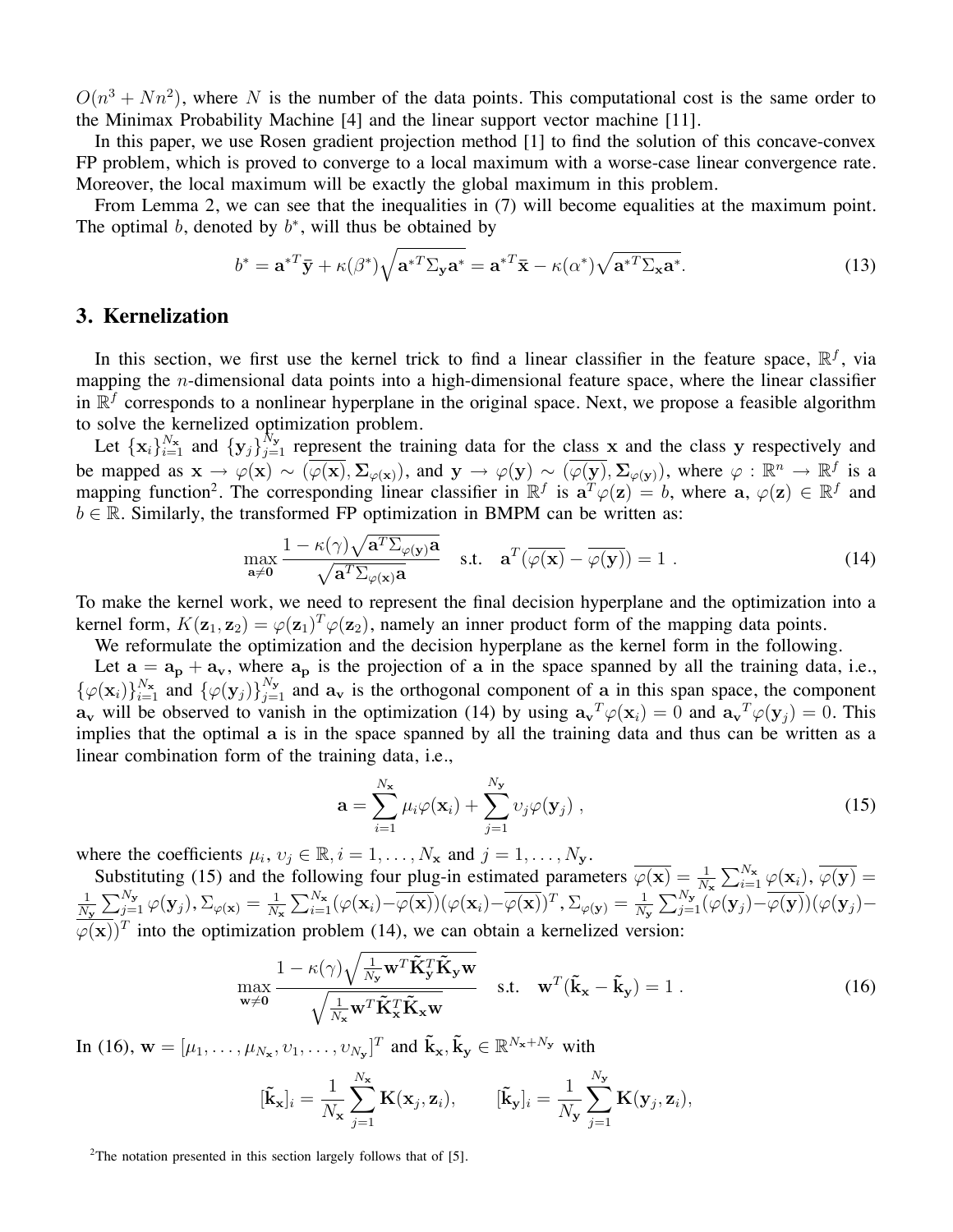where  $z_i = x_i$  for  $i = 1, 2, ..., N_x$  and  $z_i = y_{i-N_x}$  for  $i = N_x + 1, N_x + 2, ..., N_x + N_y$ .  $\tilde{K}$  is given by

$$
\tilde{\mathbf{K}} = \left(\begin{array}{c} \tilde{\mathbf{K}}_{\mathbf{x}} \\ \tilde{\mathbf{K}}_{\mathbf{y}} \end{array}\right) = \left(\begin{array}{c} \mathbf{K}_{\mathbf{x}} - \mathbf{1}_{N_{\mathbf{x}}} \tilde{\mathbf{k}}_{\mathbf{x}}^T \\ \mathbf{K}_{\mathbf{y}} - \mathbf{1}_{N_{\mathbf{y}}} \tilde{\mathbf{k}}_{\mathbf{y}}^T \end{array}\right) ,
$$

where  $1_{N_x}$  is an  $N_x$ -dimension column vector with the values of all elements equal to one and  $1_{N_y}$  is similarly defined.  $N_x$  and  $N_y$  are the number of the data points for the class x and y respectively.  $K_x$ and  $K_y$  are the matrices formed by the first  $N_x$  rows and the last  $N_y$  rows of the Gram matrix K, which is defined as  $\mathbf{K}_{ij} = \varphi(\mathbf{z}_i)^T \varphi(\mathbf{z}_j)$ .

Similarly, the optimal  $b$  in the kernelized version, represented by  $b^*$ , can be obtained as

$$
b^* = {\mathbf w}^{*T}\tilde{\mathbf k}_{\mathbf y} + \kappa(\beta^*)\sqrt{\frac{1}{N_{\mathbf y}}{\mathbf w}^{*T}\tilde{\mathbf K}_{\mathbf y}^T\tilde{\mathbf K}_{\mathbf y}{\mathbf w}^*} = {\mathbf w}^{*T}\tilde{\mathbf k}_{\mathbf x} - \kappa(\alpha^*)\sqrt{\frac{1}{N_{\mathbf x}}{\mathbf w}^{*T}\tilde{\mathbf K}_{\mathbf x}^T\tilde{\mathbf K}_{\mathbf x}{\mathbf w}^*},
$$

where  $\mathbf{w}^*, \alpha^*$ , and  $\beta^*$  are the optimum values given by the above optimization procedure. The kernelized decision hyperplane can be written as

$$
f(\mathbf{z}) = \sum_{i=1}^{N_{\mathbf{x}}} \mathbf{w}_i^* K(\mathbf{z}, \mathbf{x}_i) + \sum_{i=1}^{N_{\mathbf{y}}} \mathbf{w}_{N_{\mathbf{x}}+i}^* K(\mathbf{z}, \mathbf{y}_i) - b^*.
$$

After kernelization, the dimension of the covariance matrices will be the same as the number of the data points, the Rosen Gradient method is not suitable to solve this large-scale optimization problem. We adopt the parametric method [10] to solve the kernelized Fractional Programming problem. Moreover, we still use the unkernelized version to present the algorithm since (16) has a form similar to the unkernelized version of (12). According to the parametric method, the fractional function, *f*(a)*/g*(a) can be iteratively optimized in two steps:

Step 1: Find a by maximizing  $f(\mathbf{a}) - \lambda g(\mathbf{a})$  in the domain A, where  $\lambda \in \mathbb{R}$  is the newly introduced parameter.

Step 2: Update  $\lambda$  by  $\frac{f(\mathbf{a})}{g(\mathbf{a})}$ .

According to [10], the maximum of  $\lambda$ , namely, the maximum solution of the FP problem, is guaranteed to converge via a series of the above iterations.

In the following, we adopt a method to solve the maximization problem in Step 1. Replacing *f*(a) and  $q(a)$ , we expand the optimization problem as:

$$
\max_{\mathbf{a}\neq \mathbf{0}} \quad 1 - \kappa(\gamma) \sqrt{\mathbf{a}^T \Sigma_{\mathbf{y}} \mathbf{a}} - \lambda \sqrt{\mathbf{a}^T \Sigma_{\mathbf{x}} \mathbf{a}} \quad \text{s.t.} \quad \mathbf{a}^T (\bar{\mathbf{x}} - \bar{\mathbf{y}}) = 1 \tag{17}
$$

Equation (17) is equivalent to  $\min_{a} \kappa(\gamma) \sqrt{a^T \Sigma_{y} a} + \lambda \sqrt{a^T \Sigma_{x} a}$  under the same constraint. By writing  $\mathbf{a} = \mathbf{a}_0 + \mathbf{F} \mathbf{u}$ , where  $\mathbf{a}_0 = (\mathbf{\bar{x}} - \mathbf{\bar{y}})/ ||\mathbf{\bar{x}} - \mathbf{\bar{y}}||_2^2$  and  $\mathbf{F} \in \mathbb{R}^{n \times (n-1)}$  is an orthogonal matrix whose columns span the subspace of vectors orthogonal to  $\bar{x} - \bar{y}$ , an equivalent form (a factor  $\frac{1}{2}$  over each term has been dropped) to remove the constraint can be obtained:

$$
\min_{\mathbf{u}, \eta > 0, \xi > 0} \eta + \frac{\lambda^2}{\eta} \| \Sigma_{\mathbf{x}}^{1/2}(\mathbf{a}_0 + \mathbf{F} \mathbf{u}) \|_2^2 + \xi + \frac{\kappa(\gamma)^2}{\xi} \| \Sigma_{\mathbf{y}}^{1/2}(\mathbf{a}_0 + \mathbf{F} \mathbf{u}) \|_2^2
$$
 (18)

This optimization form is very similar to the one in Minimax Probability Machine [4] and can also be solved by using an iterative least-squares approach [1] [4].

### **4. Experiments**

In this section, we first illustrate our model with a synthetic dataset. Then we apply it to two real-world medical diagnosis datasets, the breast-cancer dataset and the heart disease dataset.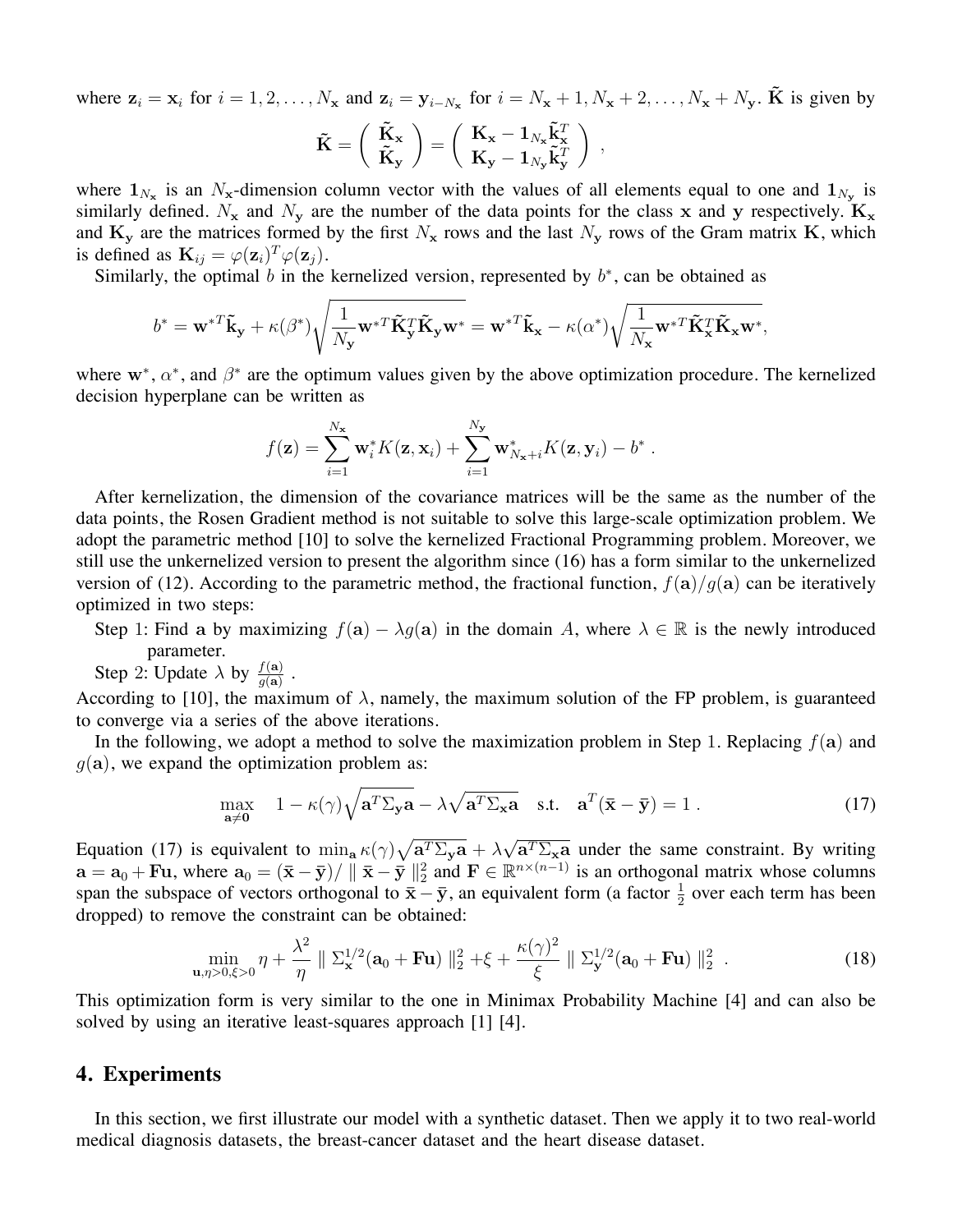#### **4.1. A Synthetic Dataset**

A two-variable synthetic dataset is generated by the two-dimensional gamma distribution. Two classes of data are generated under the same gamma distribution with the shape and scale parameter Γ(5*,* 4) for the first dimension and  $\Gamma(6,3)$  for the second dimension. To illustrate the algorithm clearly, we transform the data by some displacement and rotation to distinguish the two classes as illustrated in Fig. 1. We assume that the class x (the more important class) is represented by filled squares (training points) and o's (test points). The other class y (the less important class) is represented by black +'s (training points) and blue  $\times$ 's (test points). The acceptance level is assumed to set to 90%. It is clearly observed that the solid line/curve (BMPM for linear/Gaussian kernel) is pushed away from the biased class x when compared with the corresponding dashed line/curve. This is consistent with the lower bounds in Table I, the corresponding lower bounds for class  $x$  in BMPM are higher than those in MPM. In addition, the test-set accuracies for class  $x$ , TSA<sub>x</sub>, are significantly increased in BMPM than those in MPM for both the linear and the Gaussian kernel settings. On the other hand, the test-set accuracies for the less important class y, TSAy, maintain at an acceptable level, i.e., 91*.*1% and 93*.*3%, for linear and Gaussian kernel respectively by setting the lower bound to 90.0%. Moreover, the worst-case accuracies given by  $\alpha_x$ ,  $\alpha_y$ , or  $\alpha$  are all smaller than the real test-set accuracies. This clearly demonstrates how the worst-case probability can serve as the quantitative indicator of the classification accuracy of future data points. From Table I, we also observe that the overall test-set accuracies, i.e., TSA, of BMPM are not necessarily lower than those of MPM. An interesting interpretation can be seen in [3].

TABLE I. LOWER BOUND  $\alpha$  and test-set accuracy with BMPM and MPM on the synthetic dataset.

|                 | <b>BMPM</b>           |                       |                    |                    |      | <b>MPM</b>           |                    |                    |      |  |
|-----------------|-----------------------|-----------------------|--------------------|--------------------|------|----------------------|--------------------|--------------------|------|--|
| Kernel          | $\alpha$              |                       | Accuracy           |                    |      | Accuracy<br>$\alpha$ |                    |                    |      |  |
|                 | $\alpha_{\mathbf{x}}$ | $\alpha_{\mathbf{v}}$ | $TSA_{\mathbf{x}}$ | $TSA_{\mathbf{v}}$ | TSA  | $\alpha$             | $TSA_{\mathbf{x}}$ | $TSA_{\mathbf{v}}$ | TSA  |  |
| Linear $(\% )$  | $94.9$ ↑              | 90.0                  | $97.8$ 1           | 91.1               | 94.4 | 92.7                 | 93.3               | 95.6               | 94.4 |  |
| Gaussian $(\%)$ | $96.9$ ↑              | 90.0                  | 97.8 $\uparrow$    | 93.3               | 95.6 | 93.1                 | 93.3               | 95.6               | 94.4 |  |

#### **4.2. Medical Datasets**

The breaset-cancer dataset and the heart disease dataset are obtained from UCI machine learning repository [2]. The breaset-cancer dataset contains 458 instances of the benign class and 241 instances of the malignant class. Each instance is described by 9 attributes. The heart disease dataset includes 120 instances with heart disease, 150 instances without heart disease and each instance is described by 13 attributes. Since handling the missing attribute values is out of the scope of this paper, we remove the instances with missing attribute values in both datasets. In this experiment, the biased class should be the malignant class for the breast-cancer dataset and the heart disease class for the heart disease dataset respectively since misclassifying a patient with a disease into the opposite one may delay the therapy and lead to the aggravation of the disease. Here, we denote x and y as the biased class and the less important class respectively.

We evaluate the BMPM algorithm and the MPM algorithm for both datasts. We perform a 5-fold cross validation (CV-5) in both linear and Gaussian kernel settings for both datasets . The kernel parameter  $\sigma$ for the Gaussian kernel  $e^{-\|\mathbf{x}-\mathbf{y}\|^2/\sigma}$  is obtained via the cross validation method. For the BMPM algorithm, we set the lower bound accuracy of classifying the less important class to the "pass-level" 50.0%<sup>3</sup> and try to maximize the accuracy of classifying the biased class. The results are shown in Table II and Table III.

<sup>&</sup>lt;sup>3</sup>We consider the pass-line 50% as an acceptable level for the common persons. The acceptable level can be controlled by real practitioners according to the specific requirements. And we note that, the setting of the lower bound needs to be suitable, since if it is set too high, the maximum value of  $\alpha$  may be smaller than this lower bound or even a zero solution will be obtained.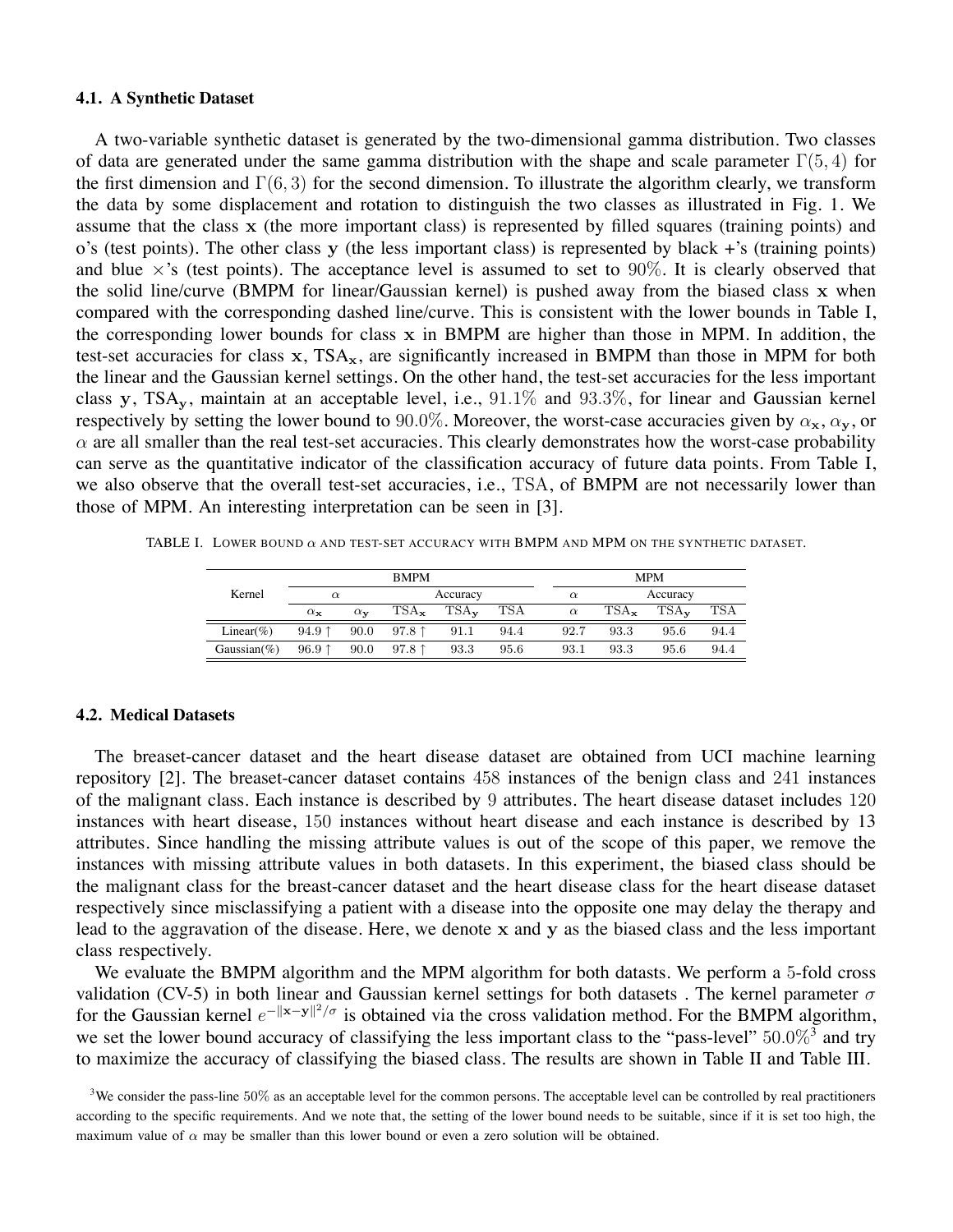

Fig. 1. An example to illustrate Biased Minimax Probability Machine. The solid red line is the decision hyperplane for the linear Biased Minimax Probability Machine while the dashed green line is the decision hyperplane for the linear Minimax Probability Machine. The solid black curve is the decision hyperplane for the Gaussian kernel Biased Minimax Probability Machine, while the dashed blue curve is the decision hyperplane for the Gaussian kernel Minimax Probability Machine. Training points are indicated with magenta filled squares for the class x and black +'s for the class y. Test points are indicated with green o's for the class x and blue  $\times$ 's for the class y. The parameter  $\sigma$ for the Gaussian kernel is searched by the cross validation method. The solid red line and the solid black curve are pushed away from the biased class x with a qualitative accuracy indicator  $\alpha_x = 94.9\%$  and  $\alpha_x = 96.9\%$  in Biased Minimax Probability Machine.

TABLE II. LOWER BOUND  $\alpha$  and test-set accuracy with BMPM and MPM on the breast-cancer dataset.

| Kernel          |                  |                       | <b>BMPM</b>        | <b>MPM</b>         |                |                |                |                    |              |  |
|-----------------|------------------|-----------------------|--------------------|--------------------|----------------|----------------|----------------|--------------------|--------------|--|
|                 | $\alpha$         |                       | Accuracy           |                    |                | $\alpha$       |                |                    | Accuracy     |  |
|                 | $\alpha_{\bf x}$ | $\alpha_{\mathbf{v}}$ | $TSA_{\mathbf{x}}$ | $TSA_{\mathbf{v}}$ | TSA            | $\alpha$       | $TSA_{x}$      | $TSA_{\mathbf{v}}$ | <b>TSA</b>   |  |
| Linear(%)       | $90.0 \pm 0.31$  | $50.0 \pm 0.0$        | $99.9 \pm 0.1$     | $92.0 \pm 0.2$     | $94.9 \pm 0.2$ | $84.2 \pm 0.3$ | $96.9 \pm 0.4$ | $97.1 \pm 0.5$     | $96.9 + 0.3$ |  |
| Gaussian $(\%)$ | $97.6 \pm 0.31$  | $50.0 \pm 0.0$        | $100.0 \pm 0.01$   | $88.9 \pm 0.2$     | $92.8 \pm 0.2$ | $90.1 \pm 0.3$ | $96.6 \pm 0.2$ | $97.1 \pm 0.3$     | $96.8 + 0.2$ |  |

TABLE III. LOWER BOUND  $\alpha$  and test-set accuracy with BMPM and MPM on the heart disease dataset.

|                 |                       |                       | <b>BMPM</b>        | <b>MPM</b>         |                |                |                    |                    |                |
|-----------------|-----------------------|-----------------------|--------------------|--------------------|----------------|----------------|--------------------|--------------------|----------------|
| Kernel          | $\alpha$              |                       | Accuracy           |                    |                | $\alpha$       | Accuracy           |                    |                |
|                 | $\alpha_{\mathbf{x}}$ | $\alpha_{\mathbf{v}}$ | $TSA_{\mathbf{x}}$ | $TSA_{\mathbf{v}}$ | TSA            | $\alpha$       | $TSA_{\mathbf{x}}$ | $TSA_{\mathbf{v}}$ | TSA            |
| Linear $(\% )$  | $58.6 \pm 0.21$       | $50.0 \pm 0.0$        | $82.4 \pm 0.3$     | $82.8 \pm 0.2$     | $82.2 \pm 0.1$ | $56.1 \pm 0.3$ | $81.8 \pm 0.3$     | $83.7 \pm 0.4$     | $82.5 \pm 0.3$ |
| Gaussian $(\%)$ | $61.1 \pm 0.21$       | $50.0 \pm 0.0$        | $83.3 \pm 0.5$     | $85.7 \pm 0.4$     | $84.8 \pm 0.3$ | $58.4 + 0.4$   | $81.1 \pm 0.4$     | $86.6 \pm 0.3$     | $85.2 \pm 0.4$ |

From Table II and Table III, we can see that, the accuracies of BMPM for the biased class are increased significantly when compared with those of MPM in both linear and Gaussian kernel settings, which indicate that the corresponding decision boundaries are biased towards the biased class. Meanwhile, we observe that the accuracies of BMPM for the less important class still maintain at an acceptable level by setting the lower bound. We also note that the worst-case bounds are all smaller than the real test-set accuracies. This shows again that the worst-case probability can serve as the quantitative indicator of the medical diagnosis for the future cases. Comparing the results of linear kernel with the results of Gaussian kernel, we also find that both the worst-case bound and test accuracy for the biased class in the Gaussian kernel are greater than those of the linear kernel. This also demonstrates the advantage of Gaussian kernel setting.

### **5. Conclusion**

The Minimax Probability Machine, a recently-proposed novel classifier, provides a worst-case bound on the probability of misclassification of future data points and achieves the comparative performance with a state-of-the-art classifier, the Support Vector Machine. In this paper, by eliminating the assumption of the